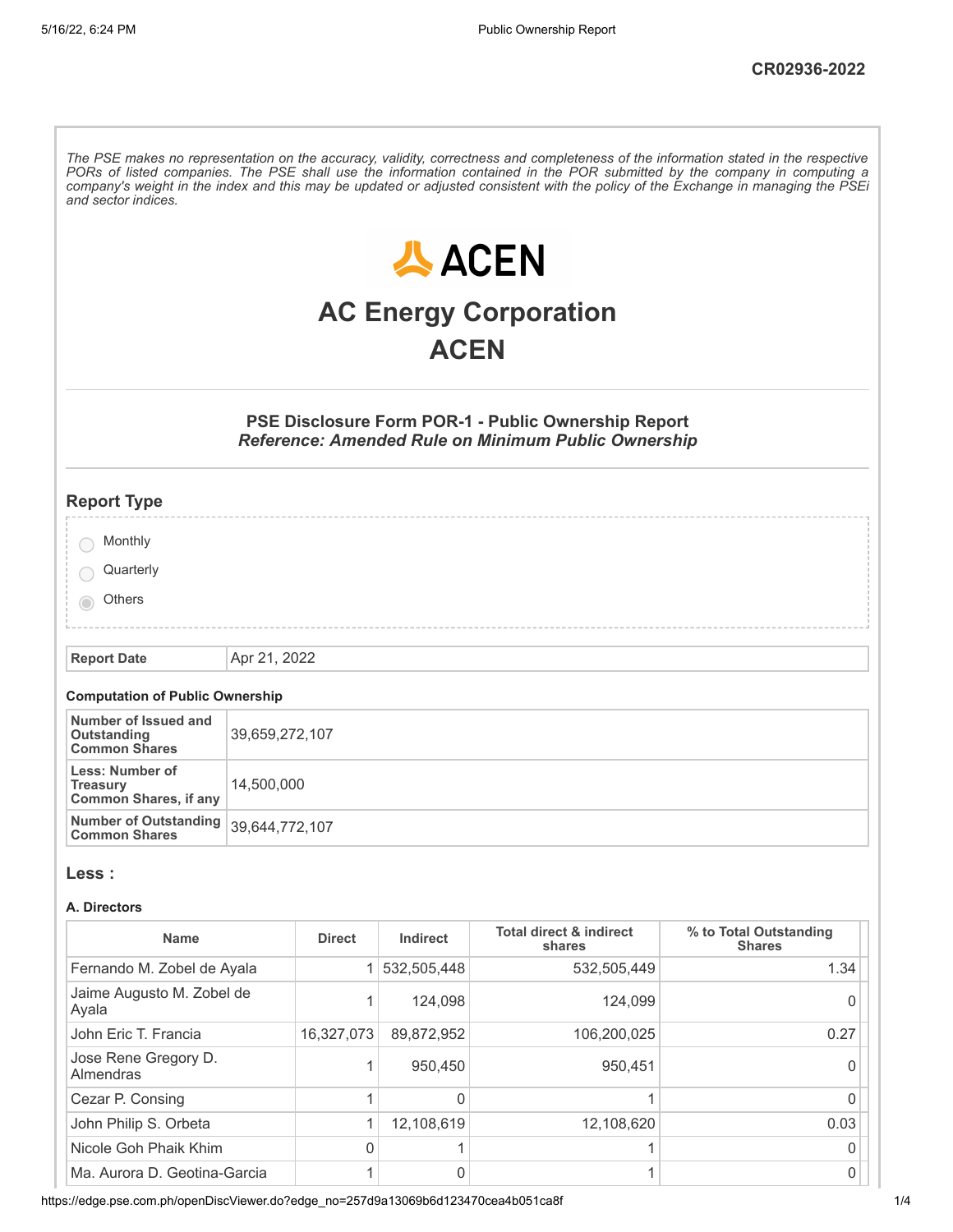## 5/16/22, 6:24 PM **Public Ownership Report**

| Consuelo D. Garcia | 1,000      | 900         | 1.900       |      |
|--------------------|------------|-------------|-------------|------|
| Sherisa P. Nuesa   | 90.000     | 2.158.107   | 2,248,107   | 0.01 |
| ⊦Melinda L. Ocampo | 24.001     |             | 24.001      |      |
|                    | 16,442,080 | 637,720,575 | 654,162,655 | 1.65 |

## **B. Officers**

| <b>Name</b>                                                      | <b>Direct</b> | Indirect                 | <b>Total direct &amp;</b><br>indirect shares | % to Total<br><b>Outstanding Shares</b> |
|------------------------------------------------------------------|---------------|--------------------------|----------------------------------------------|-----------------------------------------|
| Fernando M. Zobel de Ayala (shareholdings same<br>as above)      |               |                          |                                              |                                         |
| Jaime Augusto M. Zobel de Ayala (shareholdings<br>same as above) |               |                          |                                              |                                         |
| John Eric T. Francia (same shareholdings as above)               |               |                          |                                              |                                         |
| John Philip S. Orbeta (same shareholdings as<br>above)           |               |                          |                                              |                                         |
| Maria Corazon G. Dizon                                           |               | 4, 144, 123 38, 377, 321 | 42,521,444                                   | 0.11                                    |
| Jose Maria Eduardo P. Zabaleta                                   | 0             | 1,329,024                | 1,329,024                                    | O                                       |
| Solomon M. Hermosura                                             | 0             | $\Omega$                 | $\Omega$                                     | 0                                       |
| Dodjie D. Lagazo                                                 | 6,526,166     | 1,027,613                | 7,553,779                                    | 0.02                                    |
| Alan T. Ascalon                                                  | 560,173       | 944,075                  | 1,504,248                                    | O                                       |
| Roman Miguel G. De Jesus                                         | 4,129,895     | 13,691,503               | 17,821,398                                   | 0.04                                    |
| Gabino Ramon G. Mejia                                            | 1,740,475     | 6,253,478                | 7,993,953                                    | 0.02                                    |
| Patrice R. Clausse                                               |               | 5,839,292 23,975,409     | 29,814,701                                   | 0.08                                    |
| Irene S. Maranan                                                 | 1,195,905     | 2,821,317                | 4,017,222                                    | 0.01                                    |
| Ronald F. Cuadro                                                 | 0             | 500,000                  | 500,000                                      |                                         |
| Arnel A. Racelis                                                 | O             | 22,300                   | 22,300                                       |                                         |
|                                                                  | 24,136,029    | 88,942,040               | 113,078,069                                  | 0.28                                    |

# **C. Principal/Substantial Stockholders**

| <b>Name</b>                                 | <b>Direct</b>                | Indirect                        | <b>Total direct &amp; indirect</b><br>shares | % to Total Outstanding<br><b>Shares</b> |
|---------------------------------------------|------------------------------|---------------------------------|----------------------------------------------|-----------------------------------------|
| AC Energy and Infrastructure<br>Corporation | 16,685,800,533 8,085,921,240 |                                 | 24,771,721,773                               | 62.48                                   |
| Arran Investment Pte Ltd                    |                              | 0 6,689,521,680                 | 6,689,521,680                                | 16.87                                   |
|                                             |                              | 16,685,800,533   14,775,442,920 | 31,461,243,453                               | 79.35                                   |

## **D. Affiliates**

| <b>Name</b> | <b>Direct</b> | Indirect | Total direct & indirect shares | % to Total Outstanding Shares |
|-------------|---------------|----------|--------------------------------|-------------------------------|
|             |               |          |                                |                               |
|             |               |          |                                |                               |

# **E. Government**

| <b>Name</b> | <b>Direct</b> | Indirect | Total direct & indirect shares | % to Total Outstanding Shares |
|-------------|---------------|----------|--------------------------------|-------------------------------|
|             |               |          |                                |                               |
|             |               |          |                                |                               |

## **F. Banks**

| <b>Name</b> | <b>Direct</b> | Indirect | Total direct & indirect shares | % to Total Outstanding Shares |
|-------------|---------------|----------|--------------------------------|-------------------------------|
|             |               |          |                                |                               |
|             |               |          |                                |                               |

## **G. Employees**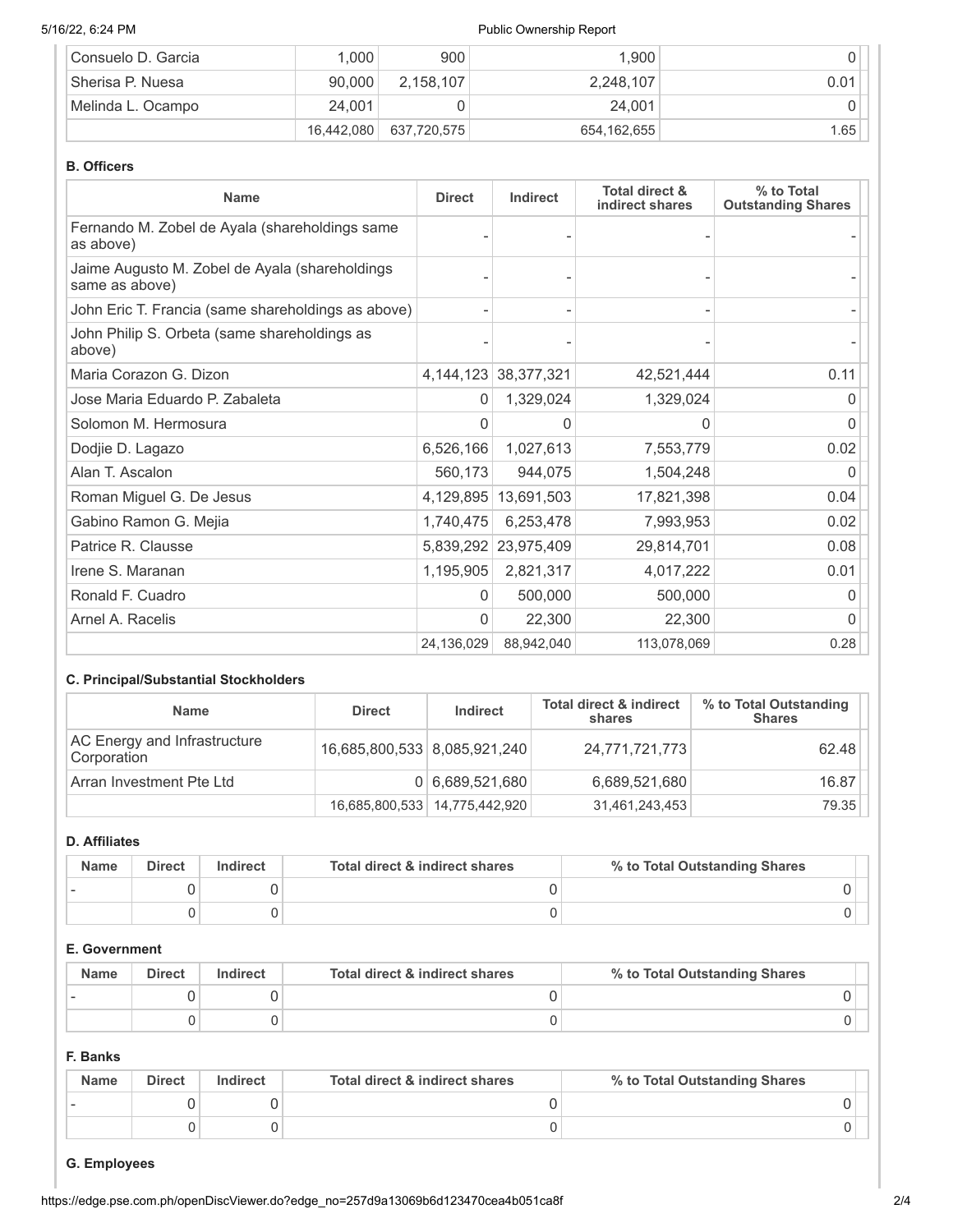5/16/22, 6:24 PM Public Ownership Report

| <b>Name</b>         | <b>Direct</b> | Indirect  | Total direct & indirect shares | % to Total Outstanding Shares |  |
|---------------------|---------------|-----------|--------------------------------|-------------------------------|--|
| ESOWN Subscriptions |               | 3.094.868 | 3.094.868                      | 0.01                          |  |
|                     |               | 3.094.868 | 3.094.868                      | 0.01                          |  |

### **H. Lock-Up Shares**

| <b>Name</b> | <b>Direct</b> | Indirect | Total direct & indirect shares | % to Total Outstanding Shares |
|-------------|---------------|----------|--------------------------------|-------------------------------|
|             |               |          |                                |                               |
|             |               |          |                                |                               |

## **I. Others**

| <b>Name</b> | <b>Direct</b> | Indirect | Total direct & indirect shares | % to Total Outstanding Shares |
|-------------|---------------|----------|--------------------------------|-------------------------------|
|             |               |          |                                |                               |
|             |               |          |                                |                               |

| Number of Listed<br><b>Common Shares</b>                | 38,240,338,177 |
|---------------------------------------------------------|----------------|
| <b>Total Number of</b><br><b>Non-Public Shares</b>      | 32,231,579,045 |
| <b>Total Number of Shares</b><br>Owned<br>by the Public | 7,413,193,062  |
| <b>Public Ownership</b><br>Percentage                   | 18.70          |

#### **Other Relevant Information**

As required by the PSE, this Public Ownership Report is being submitted to report the following:

On 21 March 2022, the Company signed Subscription Agreements with the following entities for the following number of shares in the Company, as disclosed by the Company on the same date under Report No. C01859-2022:

1. UPC Renewables Asia Pacific Holdings Pte Limited – 869,119,204

2. Anton Johannes Rohner - 61,630,796

On 22 March 2022, the Company signed Subscription Agreements with the following entities for the following number of shares in the Company, as disclosed by the Company on the same date under Report No. C01888-2022:

- 1. UPC Philippines Wind Partners Ltd. 19,059,423
- 2. Wind City Inc. 142,668,634
- 3. Estanyol Holdings Ltd. 153,493,200
- 4. Tenggay Holdings Ltd. 70,525,763
- 5. Alan Kerr 4,248,813

The subscribed shares above-mentioned (or a total of 1,320,745,833 common shares) were issued to the above shareholders on 18 April 2022, and have been duly recorded in the books of the Company, as confirmed by the Company's Stock Transfer Agent.

On 21 April 2022, the Company issued 8,188,097 common shares to various employees of the Company through the Employee Stock Ownership Plan ("ESOWN"). Among the employees of the Company, the following directors/officers of the Company received the following number of shares through the ESWON:

1. John Philip S. Orbeta - 3,646,458 (as disclosed under Report No. CR02519-2022 dated 26 April 2022)

2, Jose Maria Eduardo P. Zabaleta - 1,329,024 (as disclosed under Report No. CR02553-2022 dated 28 April 2022)

3. Alan T. Ascalon - 117,747 (as disclosed under Report No. CR02517-2022 dated 26 April 2022)

In view of the foregoing issuance of shares, as of 21 April 2022, the number of the Company's issued and outstanding common shares are 39,659,272,107 and 39,644,772,107, respectively. The Company has a total of 14,500,000 treasury shares. The Company is in the process of listing the foregoing issuance of shares.

The Company is also in the process of listing the recent of 90,000,000 Company shares to the affiliates and/or partners of the minority stockholders of NorthWind Power Development Corporation.